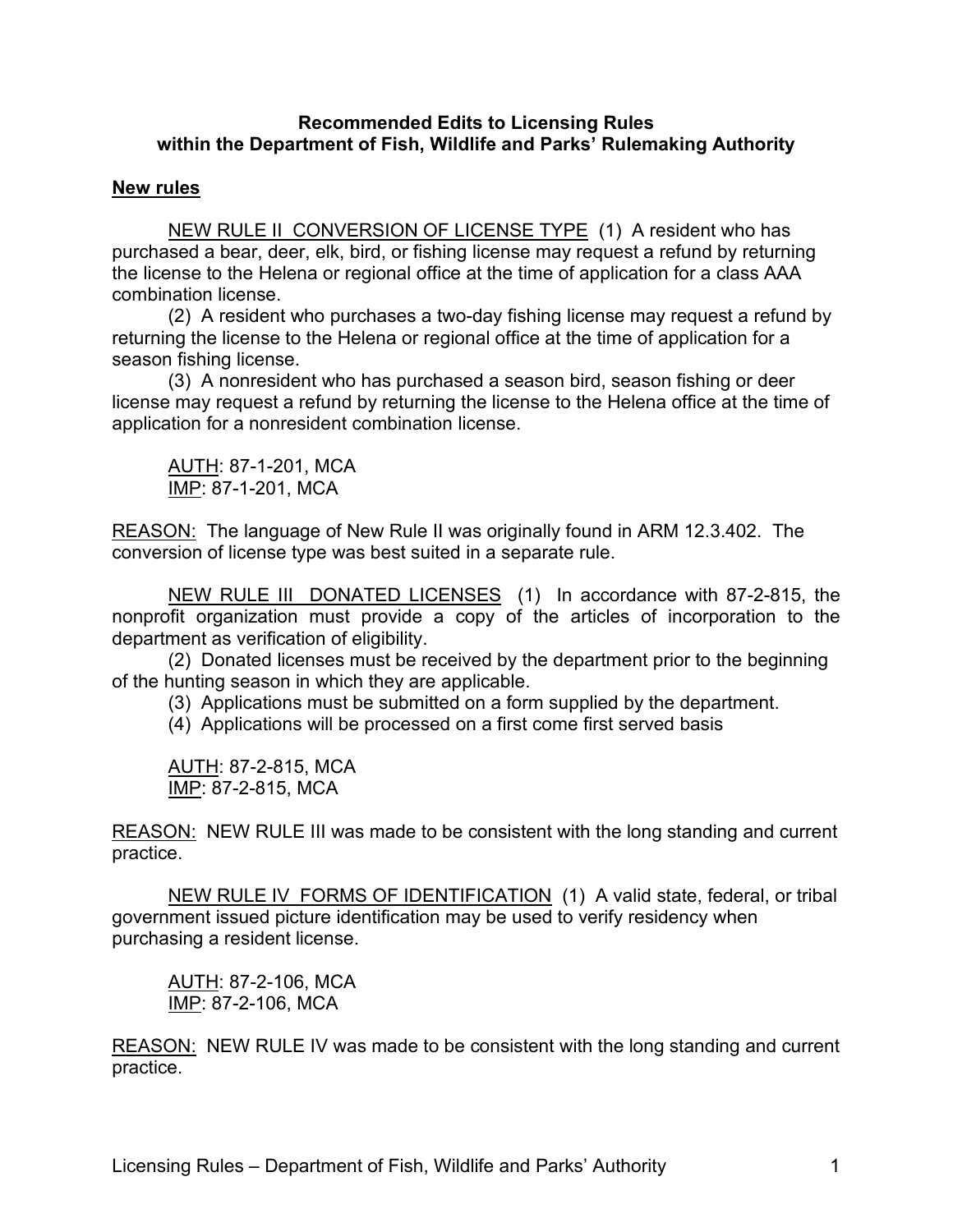**Amendments to current rules:** (new matter underlined and deleted matter interlined)

12.3.123 COMBINATION LICENSE ALTERNATE LIST (1) Interested nonresident hunters may sign up to be placed on a randomized list for a B-10 or B-11 license. The department may initially issue more nonresident combination licenses than are set by quota. Quotas will be met by reduction of initial sales through the refund process. In addition, upon completion of the initial sale of nonresident combination licenses, the department will randomly draw names of unsuccessful general big game combination license applicants for an alternates' list and names for alternates' lists for the general and landowner-sponsored nonresident deer combination licenses.

(2) These unsuccessful applicants Interested nonresident hunters may be contacted and given the opportunity to purchase a license in the event refunds are issued to successful applicants which leave quotas unmet.

(2) In the event the alternate list is exhausted and refunded licenses remain to be issued, a secondary alternate list shall be prepared. Names shall be placed on the secondary alternate list on a first come, first served basis. Individuals must request in writing to have their names placed on the list.

AUTH: 87-1-201, MCA IMP, 87-2-511, MCA

REASON: The amendments to ARM 12.3.123 were made to be consistent with the long standing and current practice.

12.3.205 REVIEW OF APPOINTMENTS (1) A license agent's appointment shall may be reviewed annually. In considering review, the department will evaluate the following:

(a) compliance of the agent to the procedures of the department and requirements of law for license fee remittance and handling of the licenses assigned to him;

(b) complaints about the license agent that have remained unexplained or unsatisfactorily explained unresolved;

(c) the public convenience to the public of continuation of a license agency at the location of this applicant's business; and

(d) whether or not it was necessary to go against the bond of the agent; and  $(e)$  (d) the overall performance of this agent.

(2) When a license agent sells less than 500 licenses or when the total license sales is less than \$1,000 during a license year in an area where there are other license agents, then the appointment may not be renewed.

(3) Upon determination by the director that performance of an agent is unsatisfactory, revocation of an agent's certificate shall be initiated.

(4) An agent whose certificate is revoked, or whose bond was used may not be considered as a license agent for 3 years from date of revocation. Then the director must be satisfied the ex-license agent has removed the cause of revocation.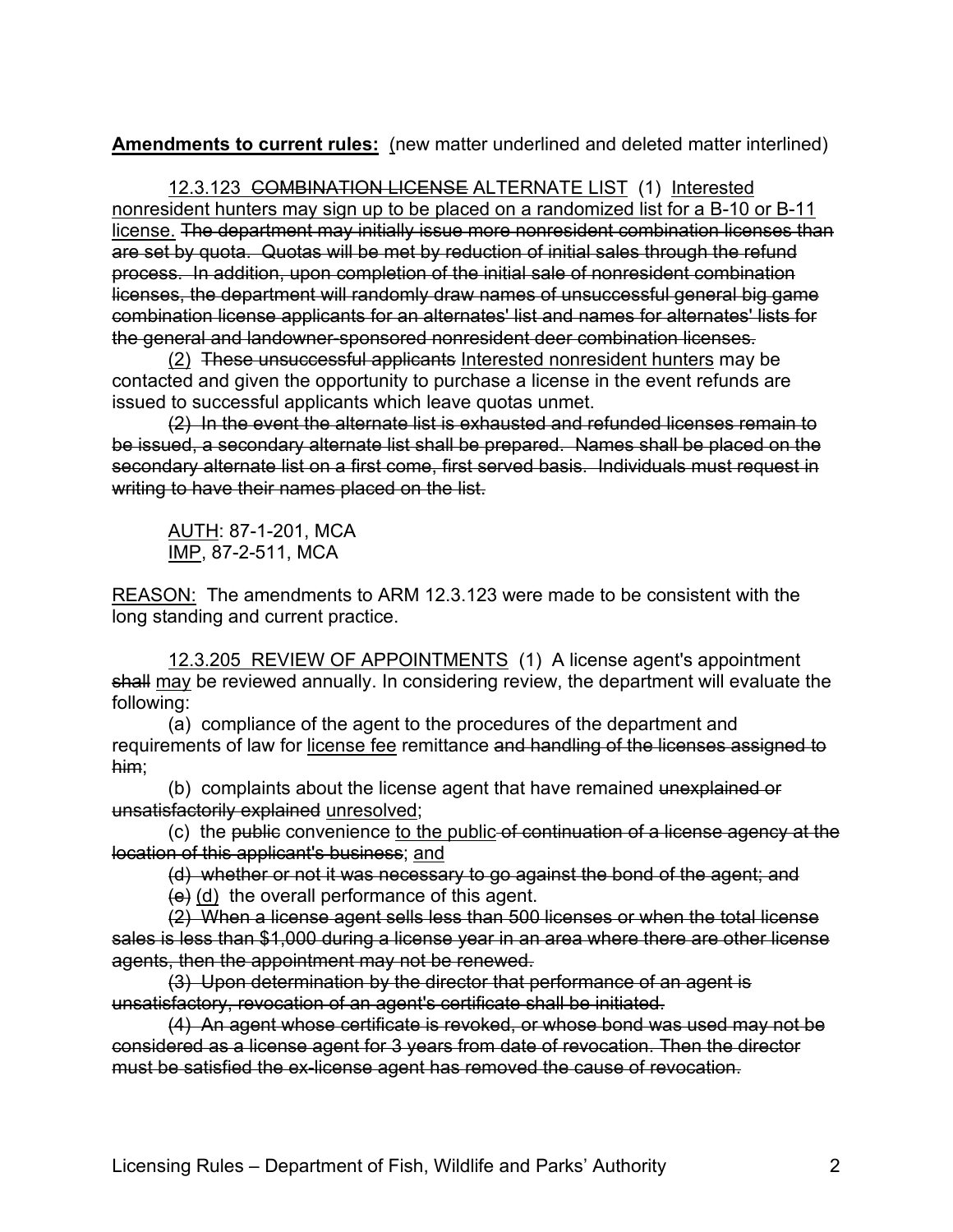AUTH: 87-1-201, 87-2-901, MCA IMP: 87-2-901, 87-2-904, MCA

REASON: The amendments to ARM 12.3.205 were made for clarification and to be consistent with the long standing and current practice.

### 12.3.209 REGULATIONS FOR ISSUANCE OF FISH AND GAME LICENSES

(1) License agents are required to fill in all blank information spaces on licenses issued complete application information with factual information supplied by the applicants.

(2) It is prohibited for any license agent to date a license with any date other than the actual date the license is issued, except for the following:

(a) nonresident 2-day fishing B-4 or B-5 licenses which may be postdated for the dates the applicant wishes to fish; and

(b) nonresident 3-day shooting preserve bird stamps B-12 license which may be postdated for the dates the applicant wishes to hunt.

(3) No license shall be predated.

(4) (3) Any applicant who fails to supply any information required on the licenses or fails to show proof of identity shall be refused the license applied for.

AUTH: 2-15-112, 87-1-201, MCA IMP: 87-2-106, MCA

REASON: The amendments to ARM 12.3.209 were made to reference the license classes as established in statute.

12.3.210 DISCOUNT SALE OF HUNTING AND FISHING LICENSES PROHIBITED (1) Licenses must be sold at the rate established by Montana law.No license agent shall sell or give away any license authorized or directed by the fish and wildlife laws of the state of Montana for less than the fee prescribed by such laws. No such agent shall advertise that any such license will be sold at any such lesser fee nor shall such agent at any time use the sale of such licenses as a trade stimulator, loss leader, or as any advertising program or device to promote or increase his sales of merchandise or equipment; except that this regulation shall not prohibit such agent from advertising that such licenses can be obtained, upon payment of the prescribed fee, at his usual place of business or designated location.

(2) The director may revoke the license agency of any license agent violating this rule.

AUTH: 87-1-201, MCA IMP: 87-2-901, 87-2-904, MCA

REASON: This rule is no longer necessary as license agents use a point of sale device for license sales supplied by the Department and do not have the ability to alter license prices.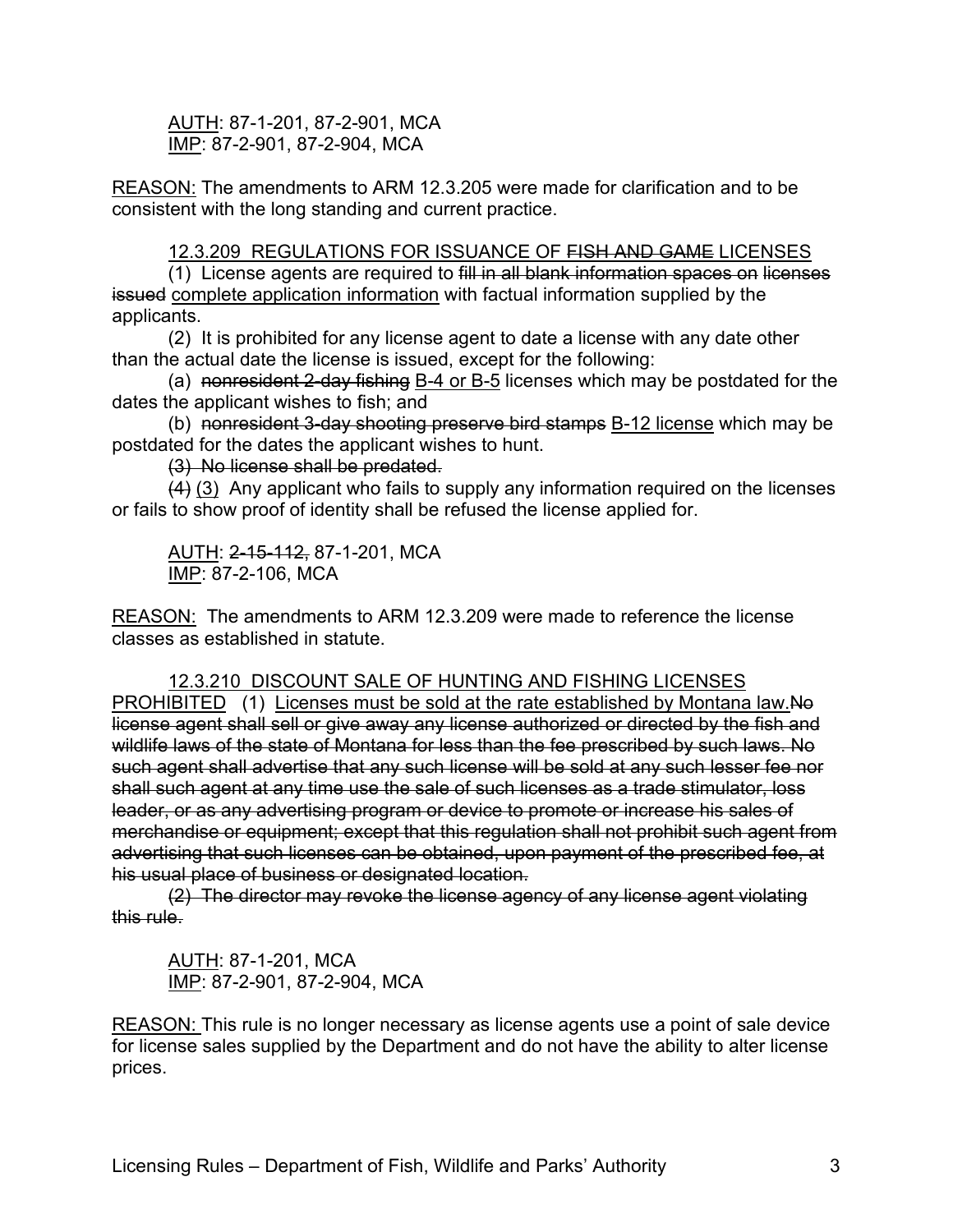12.3.220 LICENSE AGENT APPLICATIONS (1) A person interested in being appointed as a license agent shall file at the nearest regional office on an application form provided by the department.

 $(2)$  (1) The application must be signed on a current form and provide sufficient information for the department to determine the eligibility for an appointment as set forth in  $(3)$   $(2)$  of this rule and for the department, for security, to perform sufficient background checks to insure that applicants and appointees conform to the law and rules.

(3) (2) Before making an appointment, the department shall consider the following:

(a) the financial responsibility and security of the applicant and the applicant's business or activity; and

(i) the applicant shall have satisfactory credit ratings and must meet the bonding or security requirements of ARM 12.3.208;

(ii) an applicant shall have conducted business for at least one year at the location for which the license agent appointment is requested, unless a waiver is approved by the department;

(b) unless a waiver is approved by the department, the type of business or accessibility of the applicant's place of business to the public, including but not limited to:

(i) location of the business;

(ii) sporting goods stores;

(iii) hours the business is open to the public; and

 $\overline{f}(t)$  (iii) the availability of existing license agents to serve the public. convenience and the volume of the expected sales;

(d) applicant's willingness to reimburse the department for the cost of the required electronic device and willingness to provide a dedicated telephone line to be attached to the device; and

(e) first in time, first in consideration.

(4) This rule will be implemented when the automated license system is operational as authorized by the director.

AUTH: 87-1-201, 87-2-901, 87-2-902, MCA IMP: 87-2-901, MCA

REASON: The amendments to ARM 12.3.220 were made for clarification and to be consistent with the long standing and current practice.

12.3.225 LICENSE AGENT ELECTRONIC FUNDS TRANSFER (1) As a condition of appointment, an agent shall agree to participate in the department's electronic funds transfer system.

(2) A license agent shall, before being appointed selling licenses, authorize the debiting and crediting (sweep) of an account in the license agent's name for the purpose of electronic funds transfer to or from the state's collection account, as provided in this rule.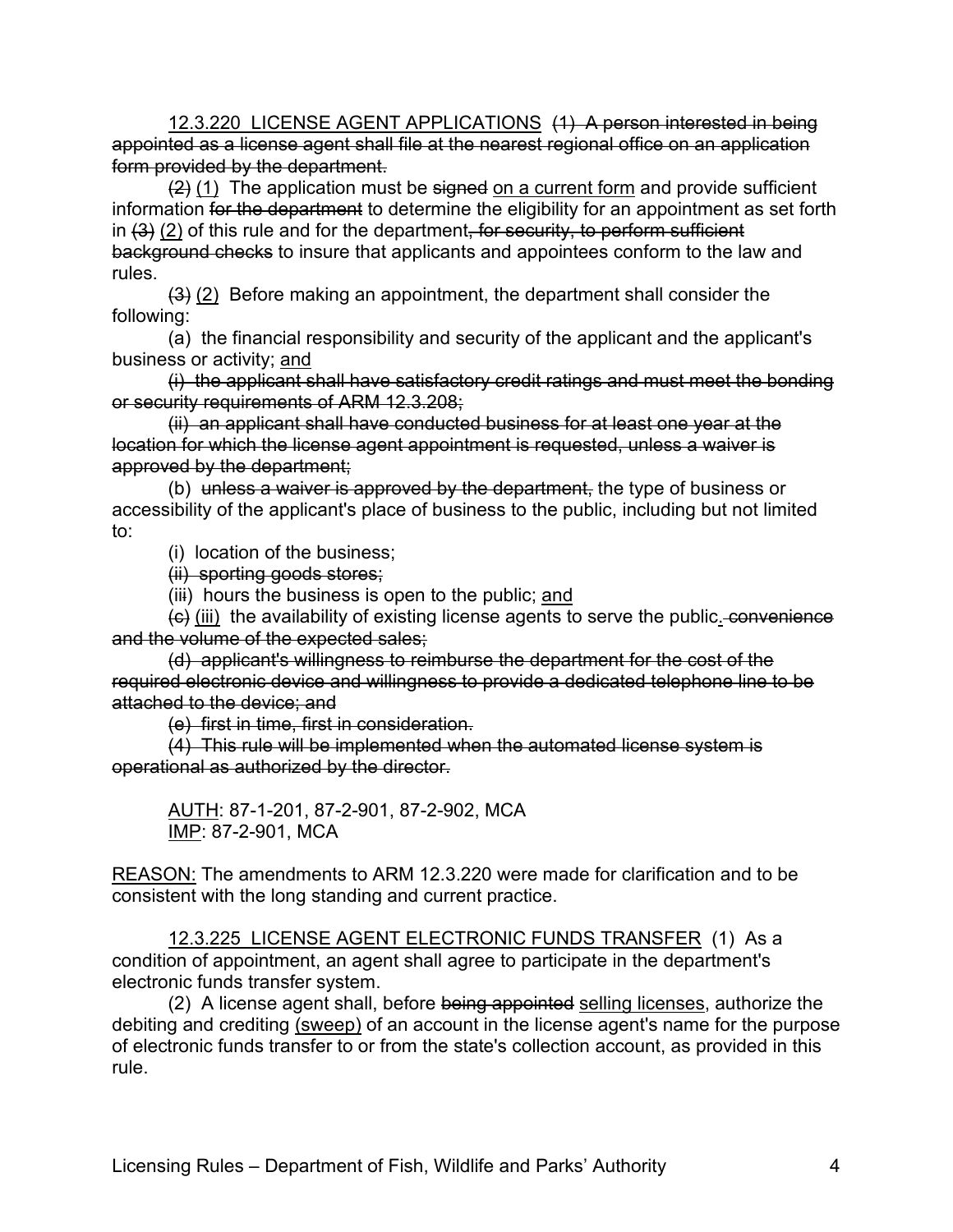(3) The license agent shall execute all forms required by the department, the department's bank, or the license agent's bank or the initiating bank.

(4) The department may will determine the schedule for debiting or crediting (sweeping) the license agent account. The department may allow deviation from the schedule in special circumstances.

(5) The license agent shall bring any error or dispute to the attention of the department before the sweep.

(6) In the event a license agent does not have sufficient funds to cover the sweep, a second attempt will be done at the next scheduled sweep. A license agent must pay the amount of any nonsufficient fund (NSF) sweep within 48 hours after notification by certified check, cashier's check, or money order. If a NSF is not covered, the license agent shall immediately surrender licensing material and is subject to revocation proceedings.

(7) If it fails again, the license agent will not be permitted to sell licenses until the issue is resolved and the agent must pay the outstanding amount of all outstanding failed sweeps within 48 hours after notification by certified check, cashier's check, or money order. If outstanding balances are not paid in full within 48 hours, the license agent shall immediately surrender department issued equipment and materials, is subject to revocation, and may be sent to a collection agency for unpaid balances owed.

(7) (8) Two or more failed sweeps that result in nonsufficient funds within a single license year are cause for revocation or suspension.

(8) This rule will be implemented when the automated license system is operational as authorized by the director.

AUTH: 87-1-201, 87-2-901, MCA IMP: 87-2-901, MCA

REASON: The amendments to ARM 12.3.225 were made for clarification and to be consistent with the long standing and current practice.

12.3.230 LICENSE AGENT DUTIES (1) Each license agent shall maintain a license agent manual, materials, displays, and electronic devices department issued equipment, regulations, and materials in accordance with instructions from the department.

(2) Each license agent shall sell licenses via the department approved electronic device or back enter data if the department provided generic form is used due to system failure.

(3) Each license agent shall electronically transfer to the department's bank account the department's portion of license sale proceeds as provided for in ARM 12.3.2205.

(4) This rule will be implemented when the automated license system is operational as authorized by the director.

AUTH: 87-1-201, 87-2-901, MCA IMP: 87-2-901, MCA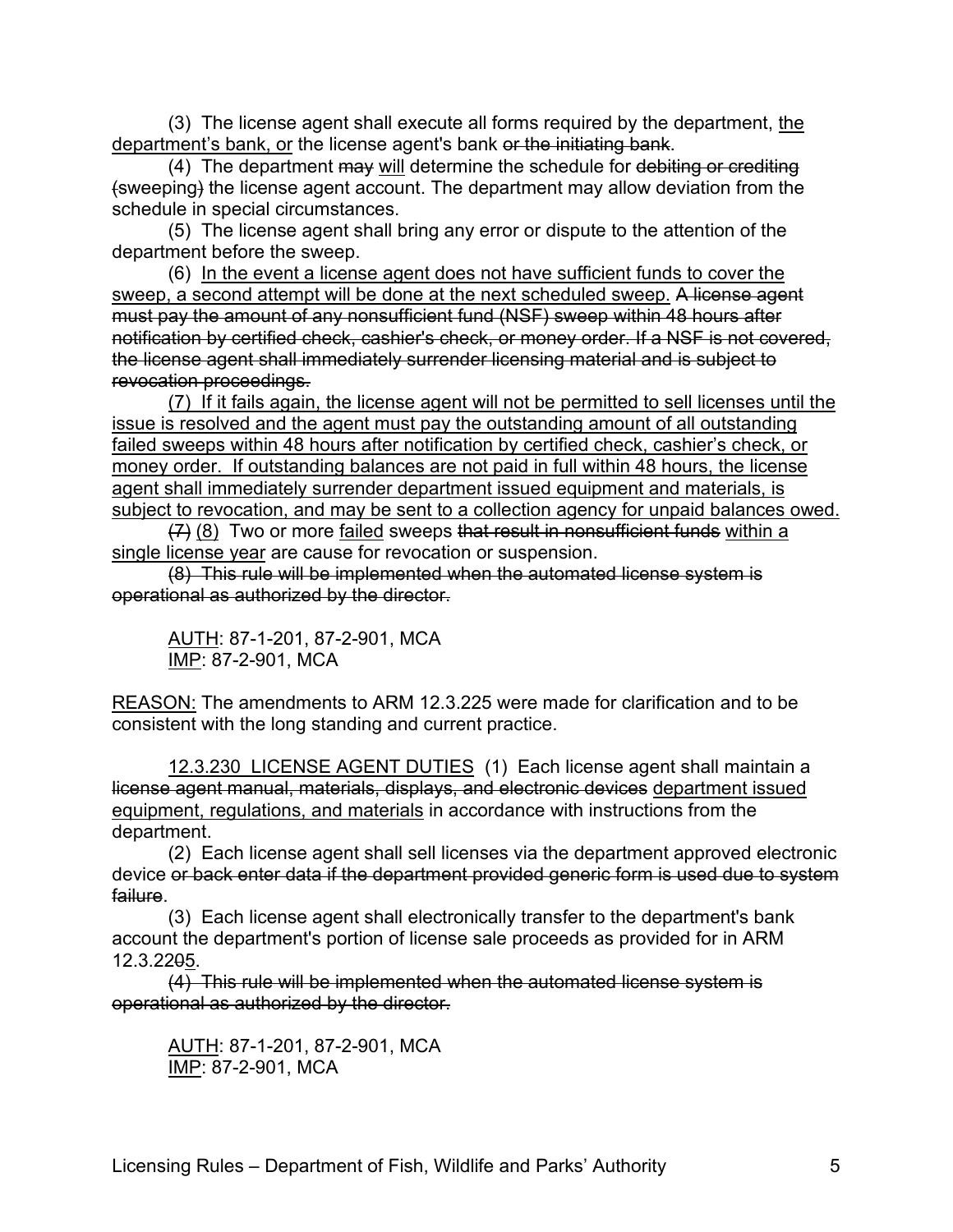REASON: The amendments to ARM 12.3.230 were made for clarification and to be consistent with the long standing and current practice.

12.3.235 REVOCATION OR SUSPENSION OF LICENSE AGENT (1) The department may suspend or revoke an appointment for any of the following reasons:

(a) a change of business location;

(b) an insufficient sales volume;

(c) a delinquency in remitting money owed to the department;

(d) a violation of any rule adopted by the department or commission;

(e) the refusal to acquire or display any materials required by the department; or

(f) the appointee is ineligible for appointment under ARM 12.3.201A and the facts giving rise to such ineligibility occurred or were discovered subsequent to the appointment.

(2) After notice in writing, the department shall revoke the license agency appointment for the following reasons:

(a) knowingly providing false or misleading information to the department or any other agency conducting an investigation on behalf of the department;

(b) the owner or principal manager of a license agent being convicted of a felony or two hunting or fishing offenses;

(c) endangering the security of the automated license system; or

(d) upon suspension, failing to rectify the problems which led to the suspension.

(3) Upon notice of revocation, the license agent shall give a final accounting to the department and surrender all department materials, including any department owned electronic devices. The license agent is liable for all money still owed the department.

(4) This rule will be implemented when the automated license system is operational as authorized by the director.

AUTH: 87-1-201, 87-2-901, MCA IMP: 87-2-901, MCA

REASON: The amendments to ARM 12.3.235 were made for clarification and to be consistent with the long standing and current practice.

12.3.403 REPLACEMENT LICENSES (1) A person hunter may replace a department-issued hunting license or permit that is lost, stolen, or destroyed at a department office or any department license provider.

(2) The person hunter must appear personally at a department regional or area office or at headquarters in Helena, Montana during normal operating hours to replace a lost, stolen, or destroyed license a second or subsequent time for the same species.

(3) The fee for each replacement license or permit issued under this rule is \$5.

(4) Licenses and permits seized pursuant to a law enforcement action are not considered to be lost, stolen, or destroyed and will not be replaced.

(5) Replacement licenses for animals deemed unfit for human consumption will be issued pursuant to ARM 12.3.404.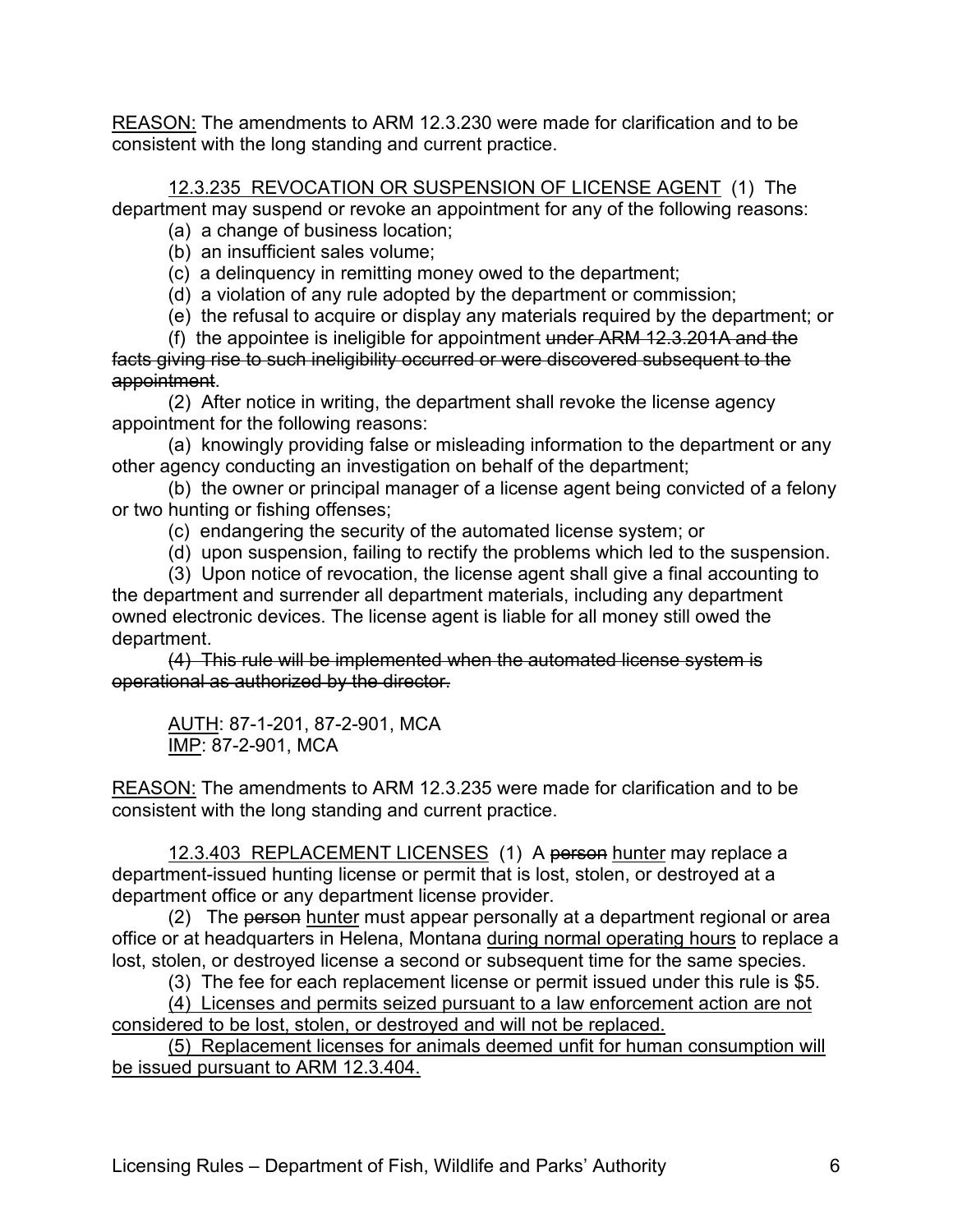AUTH: 87-2-104, MCA IMP, 87-2-104, MCA

REASON: The amendments to ARM 12.3.403 were made for clarification and to be consistent with the long standing and current practice. HB 353 (2021) authorized the department to issue a replacement license for animals that are unfit for human consumption. The department is proposing amendments to ARM 12.3.404 to address those replacement licenses.

12.3.404 ANIMALS UNFIT FOR HUMAN CONSUMPTION (1) The department will issue a replacement license when an animal is deemed unfit for human consumption due to disease or prior injury.

(2) A majority of an animal must be unfit for human consumption in order for a replacement license to be issued.

(3) The determination of whether an animal is unfit for human consumption is at the discretion of a department biologist or warden.

(4) The animal must be surrendered as directed by department personnel.

(5) Replacement licenses will be issued at a department regional office, area office, or at the headquarters in Helena, Montana during normal operating hours. Other license agents are unable to issue replacement licenses.

(6) If the animal was harvested using a combination license, the replacement license will be issued for only the portion of the license used to harvest the animal deemed unfit for human consumption.

(7) The hunter must designate whether they choose to be issued the replacement license for the current year or the next license year when requesting a replacement license.

(8) A replacement license will not be issued if the lack of fitness for human consumption is due to the hunter's improper handling or care of the animal.

(1) In some instances, a hunter will shoot and tag a big game animal which is unfit for human consumption. Hunters who have shot such an animal may obtain a free replacement license. The replacement license replaces the license for the applicable license year only. No replacement license will be issued for use beyond the original license year or during any subsequent license year. In order to obtain a replacement license, a hunter may turn in the animal to a department biologist or warden for a determination that the animal is unfit for human consumption. The biologist or warden may make the determination or may refer the hunter to a licensed meat inspector or licensed veterinarian. If the hunter is referred to a meat inspector or veterinarian, a written statement from the meat inspector or veterinarian must be presented to the department for replacement. A hunter may go directly to, or may seek a second opinion from, a licensed meat inspector or a licensed veterinarian which would be honored by the department. No replacement license will be issued if the lack of fitness for human consumption is due to the hunter's improper handling or care of the animal. The animal must have all horns, antlers, bones, hide, hoofs, and teeth. This section does not apply to black bears, grizzly bears, buffalo, or mountain lions.

AUTH: 87-1-301, MCA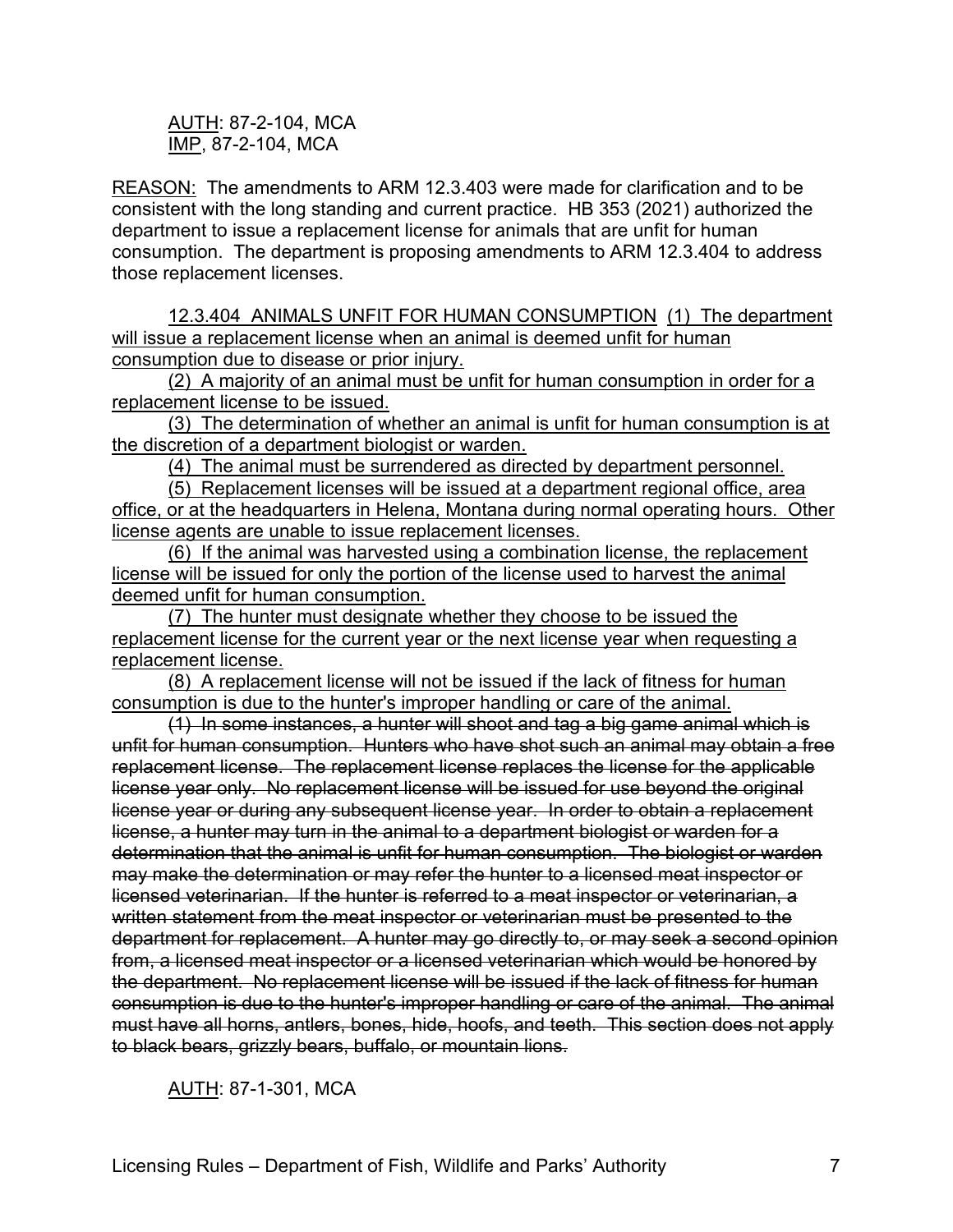IMP: 87-1-301, MCA

REASON: HB 353 (2021) authorized the department to issue a replacement license for animals that are unfit for human consumption. The department is proposing amendments to ARM 12.3.404 to address those replacement licenses.

12.3.411 HUNTERS AGAINST HUNGER (1) The department will annually distribute all funds accumulated in the hunters against hunger account to a federally tax exempt nonprofit organized under 26 U.S.C. 501(c)(3) with a mission to distribute food and provide charitable services to those in need on a statewide basis.

(2) The organization must:

(a) coordinate with other nonprofit organizations within the state to process game animals donated and distribute the processed meat to those in need;

(b) not charge more than seven percent overhead for grant processing;

 $\left(\theta\right)$  (b) provide a list of meat processors responsible for processing donated game animals; and

 $(d)$  (c) retain all carcass tags from donated game animals until meat from the animal is distributed.

(3) Big gGame animals donated for processing must be legally harvested or confiscated by law enforcement. Game animals killed by a vehicle are not permitted to be processed and distributed under this program.

(4) All processed meat through the hunters against hunger program will be offered at no charge to those in need.

(5) The contract will provide annual reporting requirements and any other conditions necessary. Noncompliance with the contract will result in loss or delay of funds.

AUTH: 87-1-293, MCA IMP: 87-1-293, 87-1-628, MCA

REASON: The amendments to ARM 12.3.411 were made for clarification and to be consistent with the long standing and current practice.

# **Repeal:**

# 12.3.106 DISABLED PERSONS

AUTH: 87-2-803, MCA IMP, 87-2-803, MCA

REASON: The definition of disable persons and permit to hunt from a vehicle is outlined 87-2-803, MCA.

# 12.3.175 PHASE-IN PROCESS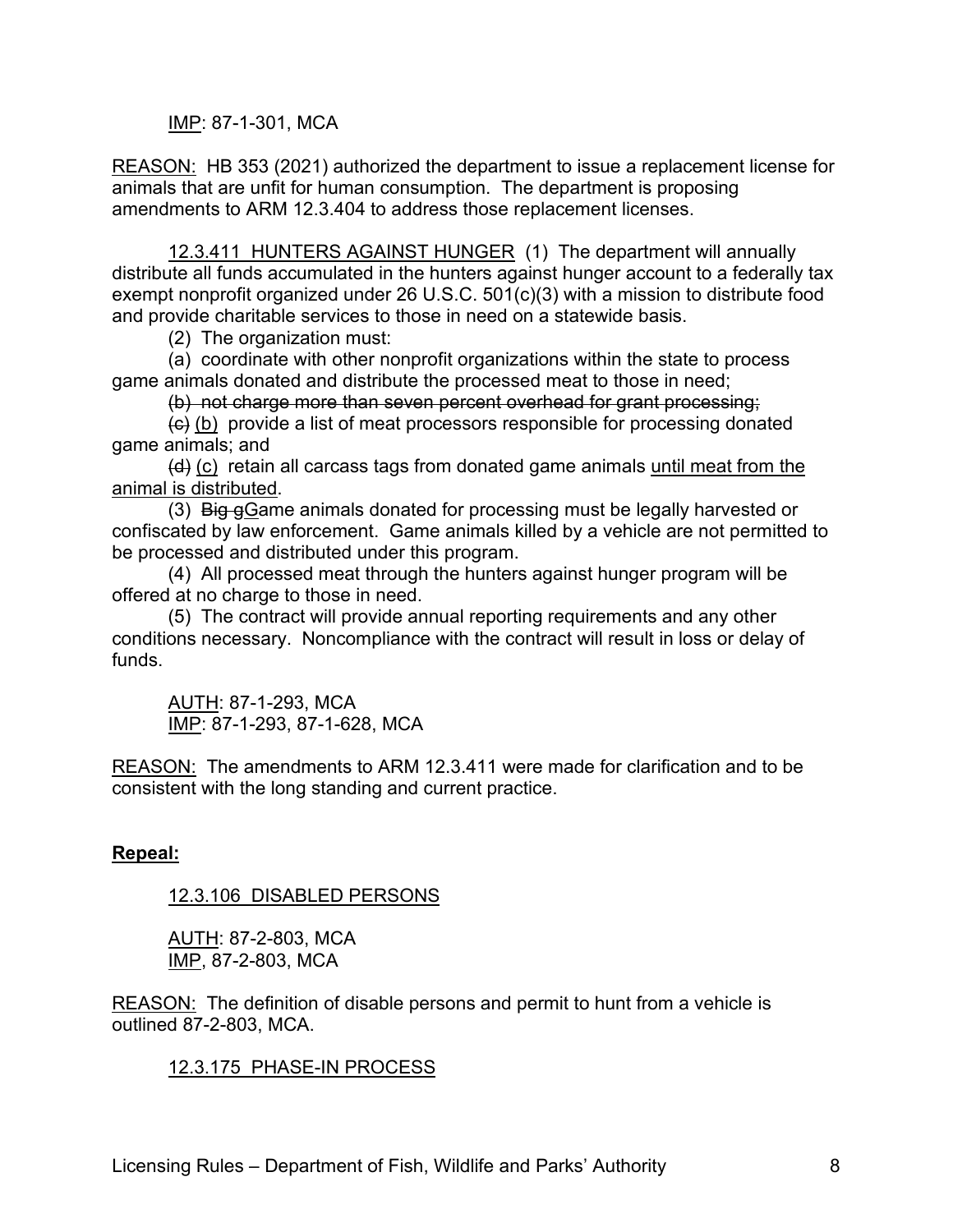AUTH: 87-2-113, MCA IMP: 87-2-113, MCA

REASON: ARM 12.3.175 refers to phasing in collection of bonus points in 2001 and 2003.

12.3.180 CALCULATION METHOD – VARIABLE PRICED OUTFITTER SPONSORED LICENSES B-10 AND B-11

AUTH: 87-1-268, MCA IMP: 87-1-268, MCA

REASON: ARM 12.3.180 references to 87-1-268, MCA which was repealed November 2, 2010.

12.3.201 PURPOSE OF APPOINTMENT

AUTH: 87-1-201, 87-2-901, MCA IMP: 87-2-901, MCA

REASON: Administrative rules that state purpose are no longer necessary.

12.3.201A DEFINITIONS

AUTH: 87-1-201, 87-2-901, MCA IMP: 87-2-901, 87-2-904, MCA

REASON: Definitions in 12.3.201A were consolidated in ARM 12.3.110.

12.3.215 PLACES OF SALE

AUTH: 87-1-201, 87-2-901, MCA IMP: 87-2-901, MCA

REASON: Applicable requirement in ARM 12.3.215 were included in ARM 12.3.220.

12.3.405 REVOKED HUNTING LICENSES

AUTH: 87-1-102, MCA IMP: 87-1-102, MCA

REASON: 87-2-102, MCA was repealed in 2011.

12.3.406 COPYING LICENSE RECORDS

AUTH: 2-6-109, MCA